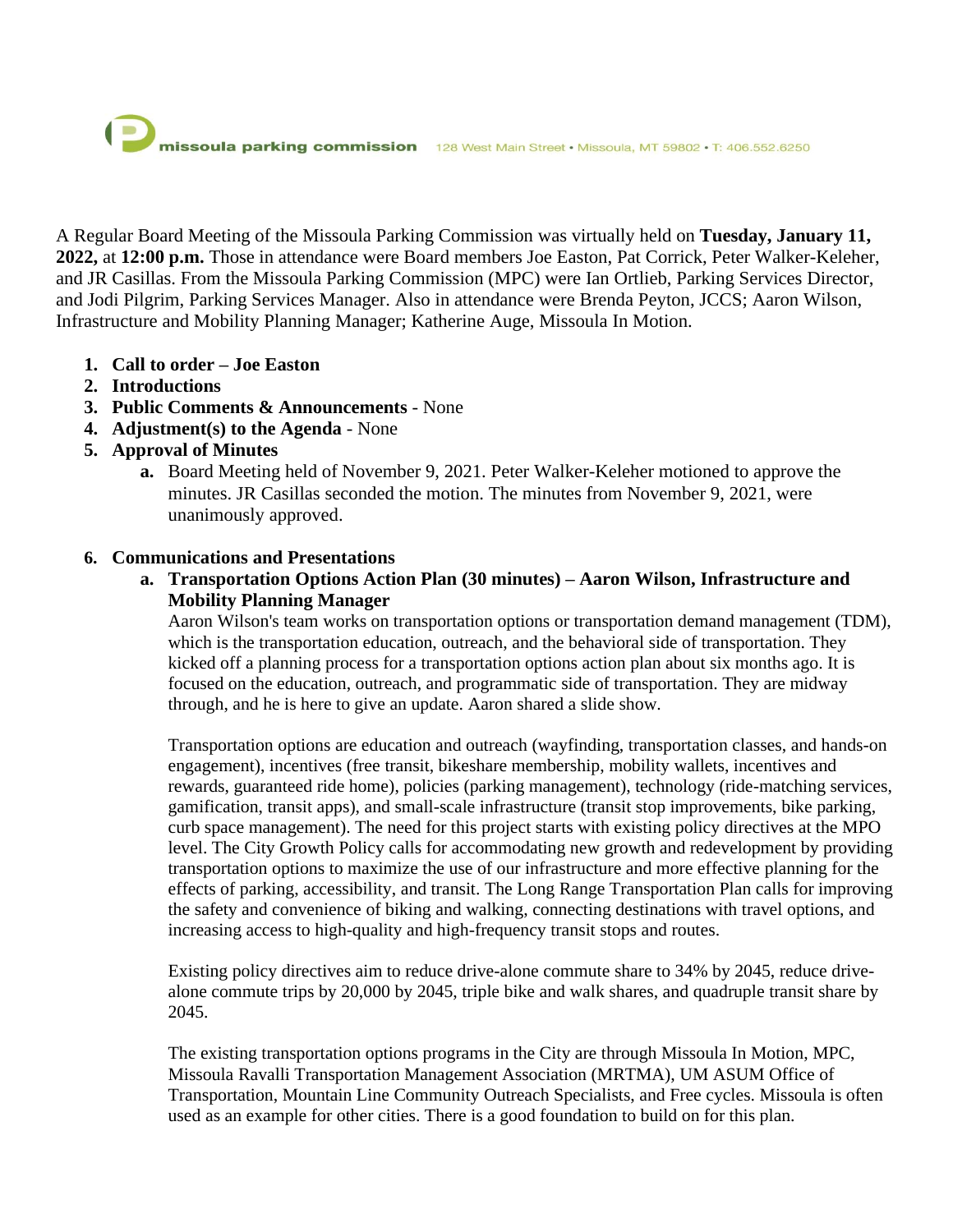Missoula is growing, and we need creative ways to use existing infrastructure. The majority of Missoulians drive alone to work. The plan's needs are also linked to affordability and City's climate action plans. There are currently limited policy tools to encourage people to adopt the goals.

This project will explore three things – Transportation Options Programs, Incentives and Requirements, and Districts and Partnerships.

In this action plan, they want to develop a tool to guide City staff and Partners with the goals of equity, flexibility, ease of implementation, clear and objective requirements, and collaboration. To develop this tool, they will assess the City's existing parking requirements – look at a comprehensive TDM approach and make priority code amendment recommendations.

The project will help attract and retain tenants and employees, reduce congestion and traffic, promote sustainability, improve community health and wellness, enhance equity and choices, and decrease development costs.

To date, engagement has consisted of a steering committee that functions as a sounding board and a functional workgroup that advises on City processes. The steering committee and functional workgroup will form the Project Management Team. Stakeholders will advise the Project Management Team by identifying issues. The first stakeholder focus group took place in the fall of 2021. They introduced the project and identified key issues and opportunities. The second meeting will take place in the winter of 2022, and they will be looking for feedback on proposed strategies.

The themes that came out of the stakeholder meetings were normalizing transportation options, providing targeted outreach and service, providing more targeted travel training, and helping residents and employees reduce vehicle ownership/driving through additional options and amenities. Ideas for requirements and incentives were fees and other incentives, incentivize affordable housing, remove parking minimums; institute maximums, update bike parking requirements, and implementation considerations.

Peter asked if this is a list of ideas or if there is broad agreement among stakeholders on these items, specifically with development and parking requirements. Aaron responded there is not broad agreement at this time. There is agreement that it is worth pursuing, but not what it looks like at the end of the day.

In the discussion of corridors and partnerships, stakeholders believe that there is a need to connect developing corridors and districts, explore paid parking districts outside of downtown, parking downtown needs to be more dynamic, and explore district-based and daily parking downtown.

Other stakeholder ideas were to connect land use and transportation, safety barriers limit transportation options, staff capacity and funding, and unintended consequences.

The PMT has started to make progress on their best practice review and peer frameworks. They aim to provide a brief description of the strategy and the benefits, general implementation details, challenges, metrics for success, and peer examples.

The next steps are preparing for the next round of steering committee meetings. Looking for a final plan in summer or early fall. The total project length is 8-9 months.

Evaluation will consider if the tool is right-sized for Missoula, collaborative, flexible, clear and objective, equitable, effective, if there is the capacity to implement, and the cost to implement.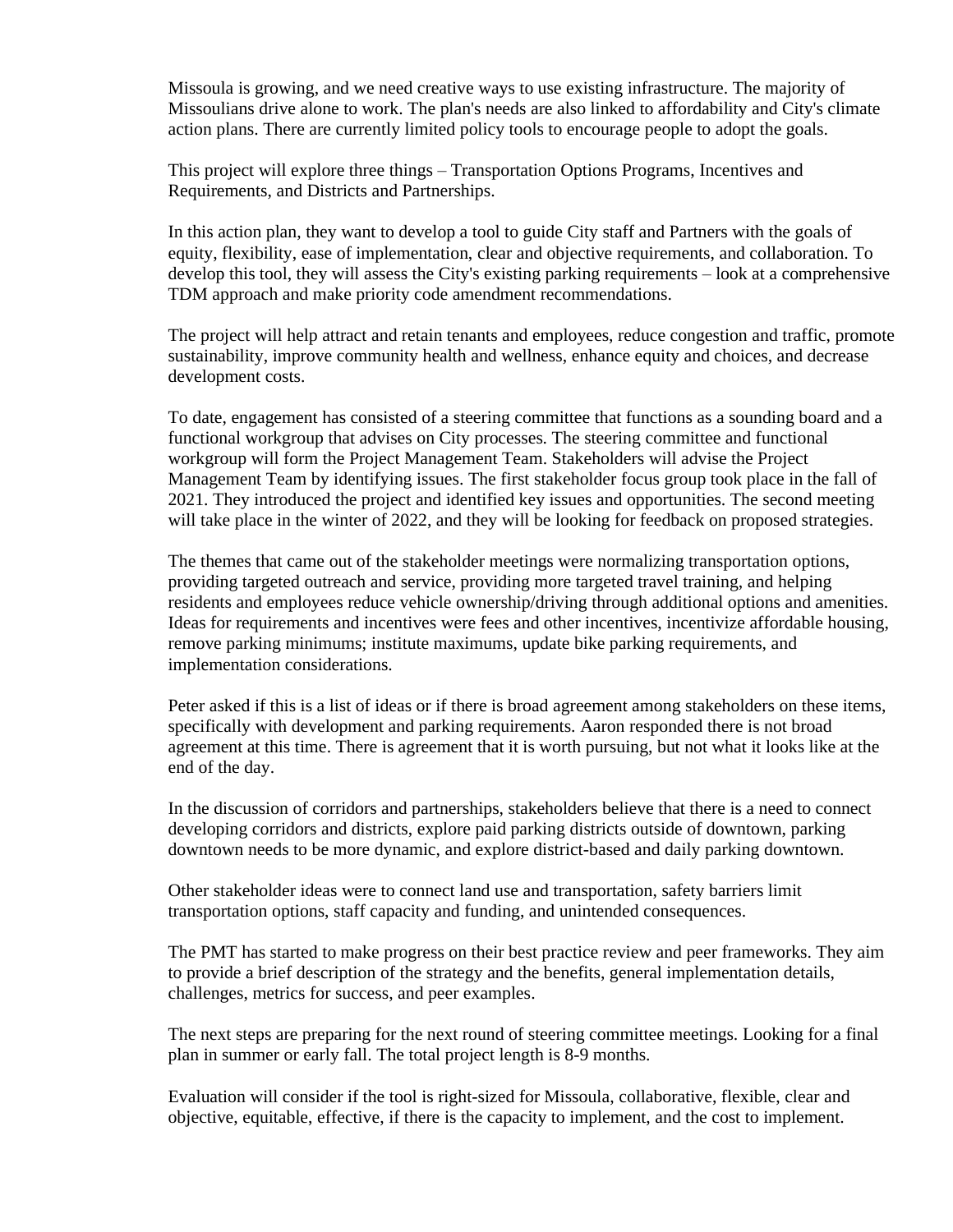Joe Easton requested that any conversation about changing policy or approach with regard to parking (example: changing leases from monthly to daily) would have Ian or Jodi in the room during those discussions and have the information brought to the Board before moving into a public approval process. Aaron said as they are establishing recommendations, they will bring those to Ian.

Peter is excited to know that work is underway. He asked if Aaron could be explicit in the role or opportunities the MPC could play to best support this ongoing work. Aaron responded that from a policy standpoint – things like how are lease spaces being managed, how is curb space managed, and how that relates to other modes like car share, being a partner in planning for those types of things. Expansion of the district relates to this. Think about districts – one or more Downtown districts having MPC involved in those as a key partner is essential.

JR asked about the mobility wallet. In Portland, they had ones tied to people that lived in affordable housing. What are those wallets/apps? Aaron hasn't used one but has read about them. In Portland, they were working on a mobility wallet where you can go to car share, bike share, ride share with all one service you subscribe to. They were offering parking buyouts to get funds toward mobility services. One service in the mobility wallet could be parking pass.

There were no further questions. Aaron will come back when they start to get into recommendations. This will be more of an action plan.

Joe summarized his request. Whenever parking is discussed, please have someone from the commission in the room.

### **7. Financial Statement**

### **a. JCCS November Monthly Financial Review**

The financials are in draft form until the audit is completed. There is not a lot of movement in assets or liabilities. Cash has been steady over the years. The revenue numbers for November and the year to date are good. Short-term revenue is up 25% over budget and up 28% compared to the prior year; lease revenue is 4% ahead of budget and 16% ahead of last year. On the expense side, we are 9% below budget. We are 18% over last year, but that is to be expected because of the reduced expenses last year. This month, professional fees are a bit higher due to a payment on the audit and recognizing six weeks of security expense. There was a \$3000.00 sprinkler repair at Bank Street and a snowplow purchase of \$8000.00. Net income for the month of November is at a loss of \$30,000.00. Year-to-date income is \$54,000.00 compared to a projected loss of \$157,000.00. There is not a lot of movement in our top ten revenue and expense accounts. Leases will spike in December. For cash and long-term debt, there is nothing to note.

Joe stated this is not outside of expectations for the winter months. He asked about the audit document that was provided to the Board. Ian stated that it is just for their review, and Anderson ZurMuehlen will present the audit in a future Board meeting.

#### **8. Director's Report – Ian Ortlieb**

We are working with HR to fill our open Parking Enforcement Officer position. We are in the reference check portion of the process.

Ian sent out our Passport contract, which included a facilitation amendment. Rates and terms did not change, but there was some added language.

Ian noted we had our kickoff ROAM condo association meeting. In the first meeting, we discussed dues coming up for FY22. MPC agreed to pay some condo association dues. We have to work with some of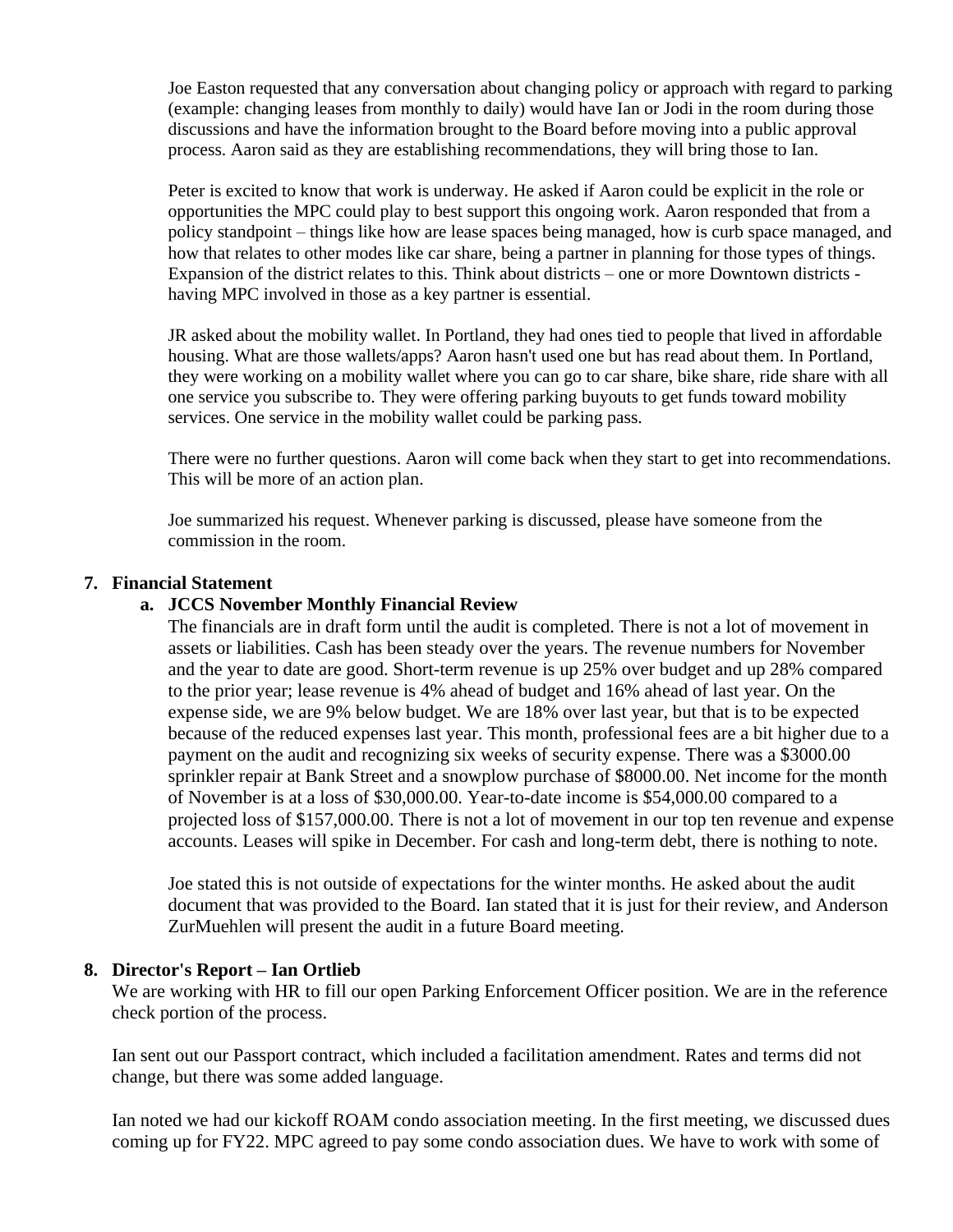the numbers provided, specifically electricity cost. We sent the plans for the ROAM garage to McKinstry to get an estimate for electricity for our section of the garage. The estimate will be considered for how much MPC will pay in dues. The condo board is also working on getting the study for the reserve fund. Peter asked Pat if there is any involvement with Farran Group. Pat responded that they still review the asset management for the ownership group and have a small ownership percentage in the ownership group. He should not vote on anything related to ROAM or the condo association.

Ian noted there is an action item regarding the sub-station rebuild next to the Riverside Lot. We have discussed some costs for the parking lot rental with Northwestern Energy. The draft lease agreement was included in the Board documents, and we'll discuss it in action items.

We continue to conduct occupancy studies so we can provide recommendations on managing our lease areas. Joe asked to confirm that the occupancy table is for 2021. Ian confirmed.

### **9. Action Items**

### **a. Northwestern Energy Parking Lot Use Agreement**

The sub-station rebuild project is scheduled for February 2022 – November 2022. Initially, they wanted six spaces adjacent to the substation within our Riverside Lot. They also want to use the Sletten Construction area when Sletten vacates. In all, it is a loss of 6 spaces. Ian feels confident that we have the room and availability to help them do that. We used our standard contractor cost of \$10/space/day in the agreement.

Joe asked about the Bridge project - how long will Sletten stay? Ian answered that they should be out by June. They have already started moving things out. Joe asked Ian to touch base with them. He doesn't know the Famers Market expectation. Ian explained that the Clark Fork Market would like to continue using the Caras Lot instead of moving back to the Riverside Lot.

Another concern Joe has is foresight for an expectation of when the lease can no longer be extended. He asked what are the conditions that would allow it to be extended. Ian stated that they would need to be out before November 30. If they can't be out by then, he would recommend that we extend it out. It would be a discussion closer to that November 30 date.

Ian noted that he sent this draft agreement over to Northwestern Energy, and we have run it through the City Attorney's office. No issues have come up to date.

Peter moved that MPC support the execution of the Northwester Energy Parking Lot Use Agreement. JR seconded the motion. JR also suggested something to the effect of we support execution of the agreement subject to final review and approval by the City's legal team. Peter amended the motion to MPC supports execution of the agreement as written and, if there are changes, would support execution of the agreement pending review by the City Attorney. There was no further discussion. Through a roll-call vote, the motion was unanimously approved.

Joe asked Jodi and Ian for a draft of suggested motion language in the future.

#### **b. City Granted Utility Easement- Northwestern Energy Overhead East Caras Park**

Part of the Northwestern Energy project includes a public utility easement agreement. This relates to where the placement of the power poles will go. There is a light post in the parking lot that could be impacted. Parks and Recreation is seeking MPC recommend approval of an overhead utility easement over the lot. Ian wanted to note that within that utility easement, Northwestern Energy needs to return everything back to original condition.